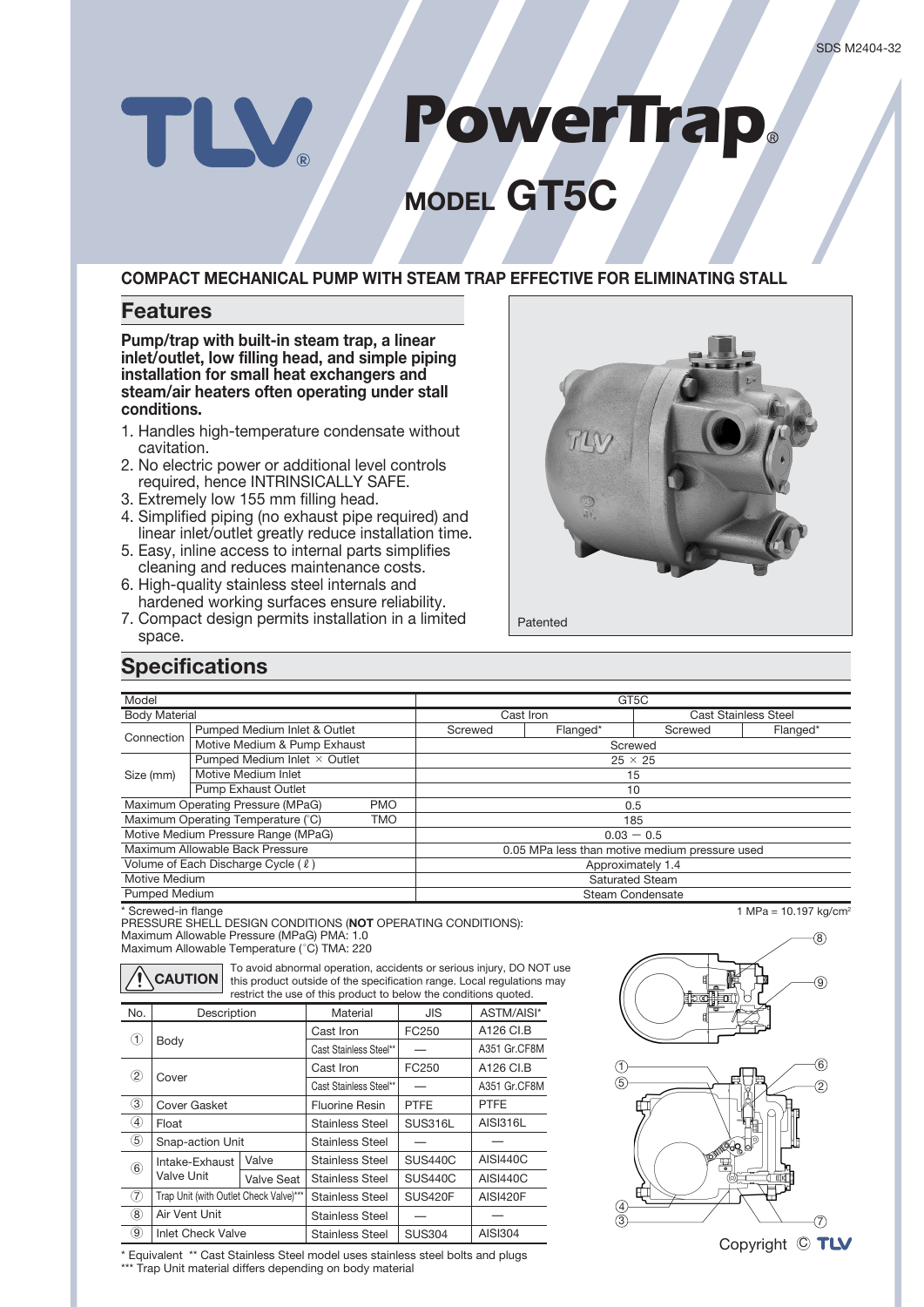## TLV

### **Pump Discharge Capacity**

 **Standard Pump Capacity** (155 mm filling head, without Exhaust Pipe/Tube) **A**





#### **NOTE:**

- Use the graph above to determine pump capacity based on the motive medium pressure (Pm) and the back pressure (P2).
- $\bullet$  Motive medium pressure (Pm) minus back pressure (P<sub>2</sub>) must be greater than 0.05 MPa. • The motive medium supply pipe diameter should be at least 15 mm, and the motive
- medium tube and its fittings/valves should have an inner diameter of at least 8 mm.
- $\bullet$  A 40 mesh or finer strainer must be installed at the motive medium and pumped medium inlets, and a steam trap installed on the motive medium supply pipe.
- For determining the length (L) and the size (D) of the pumped medium inlet pipe (condensate reservoir), refer to the "Size of Reservoir" table.
- $\bullet$  It is possible to eliminate the exhaust pipe/tube in case there is vertical piping on the pumped medium inlet due to elevated position of equipment condensate outlet (as shown to the right). However the pump capacity is the standard pump capacity with 155 mm filing head.

### **Vertical Piping Diagram**

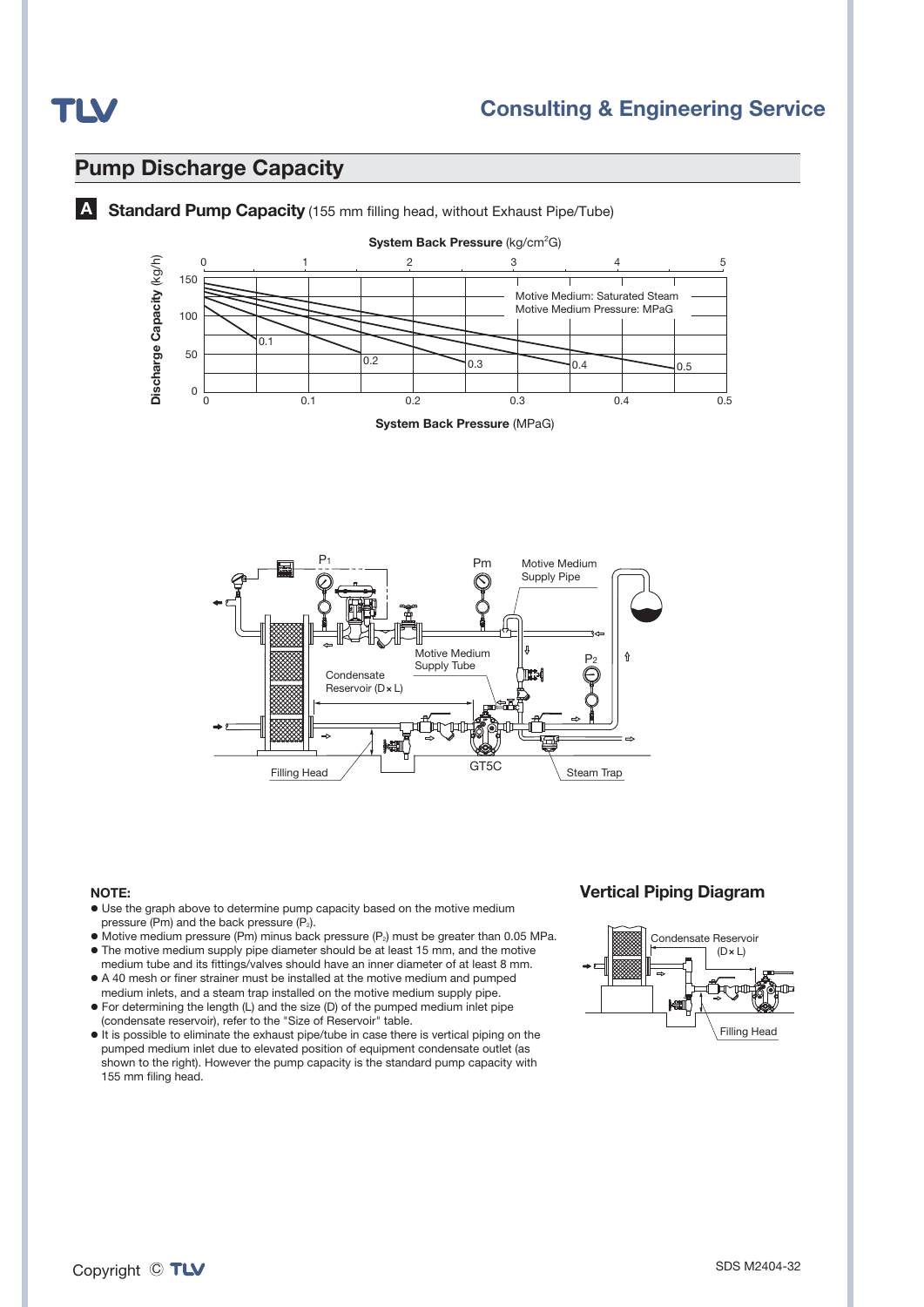## TLV

## **Pump Discharge Capacity (Continued)**

#### **B Increased Pump Capacity** (300 mm filling head, with Exhaust Pipe/Tube)





#### **NOTE:**

- $\bullet$  Use the graph above to determine pump capacity based on the motive medium pressure (Pm) and the back pressure (P<sub>2</sub>), using the graph to find the correction factor if the filling head is other than 300mm.
- $\bullet$  Motive medium pressure (Pm) minus back pressure (P<sub>2</sub>) must be greater than 0.05 MPa.
- $\bullet$  The motive medium supply pipe diameter should be at least 15 mm, and the motive medium tube as well as the exhaust tube/pipe and its fittings/valves should have an inner diameter of at least 8mm.
- $\bullet$  A 40 mesh or finer strainer must be installed at the motive medium and pumped medium inlets, and a steam trap installed on the motive medium supply pipe.
- **•** For determining the length (L) and the size (D) of the pumped medium inlet pipe (condensate reservoir), refer to the "Size of Reservoir" table.
- $\bullet$  When installing the exhaust pipe/tube, the fitting tube delivered with the product must be installed.



 (for filling heads other than 300 mm) (minimum filling head 155 mm)



### **Size of Reservoir**

 **Size of Reservoir** The reservoir must have capacity sufficient to store the condensate produced during the **PowerTrap** operation and discharge.

| Amount of<br>Condensate | Reservoir Diameter (mm) and Length (m) |                |                 |     |    |  |  |
|-------------------------|----------------------------------------|----------------|-----------------|-----|----|--|--|
| (kg/h)                  | 25                                     | 32             | 40              | 50  | 80 |  |  |
| 50 or less              | 0.6 <sub>m</sub>                       |                |                 |     |    |  |  |
| 100                     | ے. ا                                   | 0.6            | 0.4             |     |    |  |  |
| 150                     | .8                                     | .C             | 0.6             | 0.4 |    |  |  |
| 200                     |                                        | 3.،            | 0.8             | 0.5 |    |  |  |
| 300                     |                                        | 2 <sub>c</sub> | .2              | 0.1 |    |  |  |
| 400                     |                                        | 2.6            | .5              |     |    |  |  |
| 500                     |                                        |                | 2. <sub>C</sub> |     |    |  |  |

Reservoir length can be reduced by 50% when the motive medium pressure (Pm) divided by back pressure (P<sub>2</sub>) equals 2 or greater (when Pm ÷ P<sub>2</sub> 2).